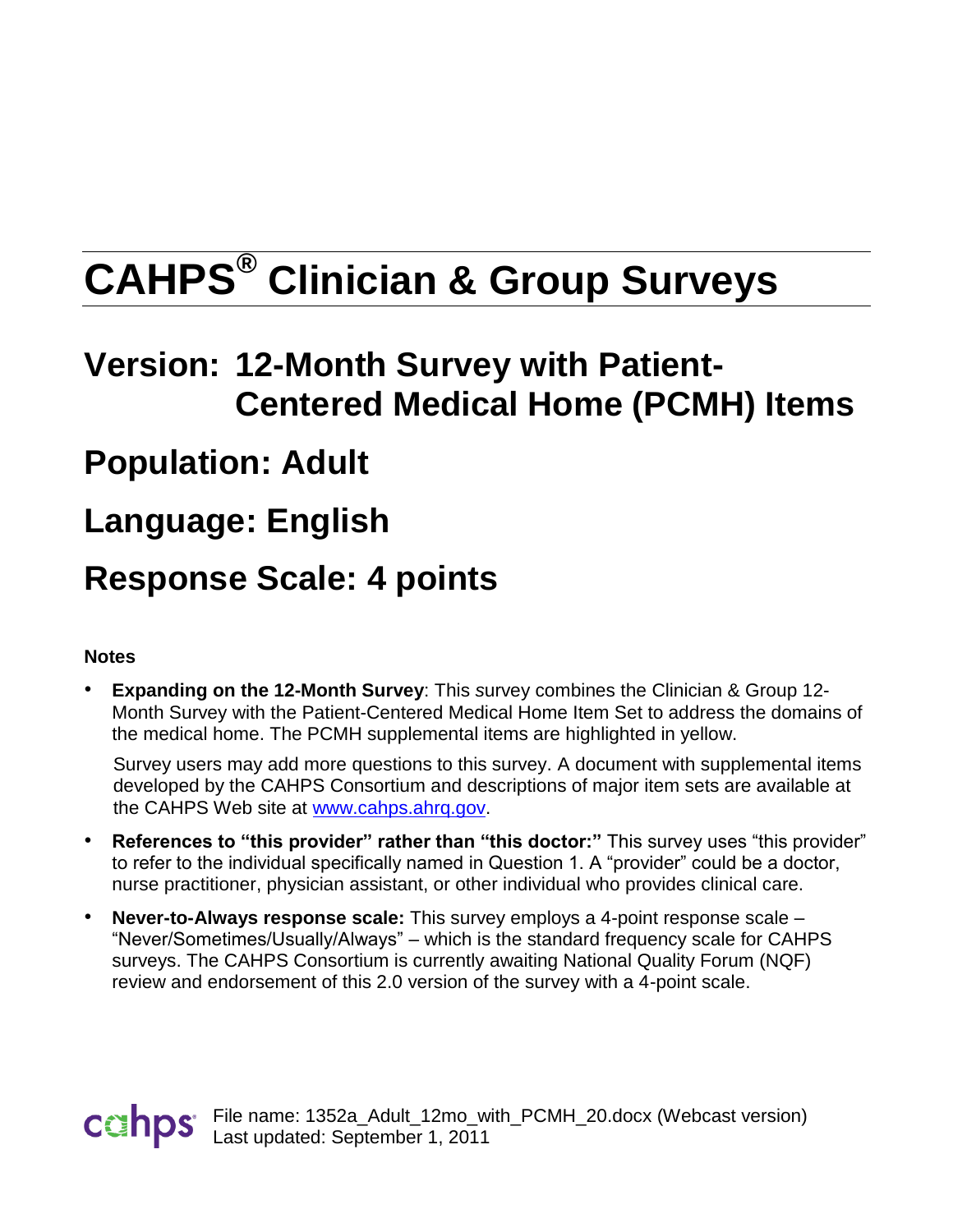#### **Instructions for Front Cover**

- Replace the cover of this document with your own front cover. Include a user-friendly title and your own logo.
- Include this text regarding the confidentiality of survey responses:

**Your Privacy is Protected.** All information that would let someone identify you or your family will be kept private. {VENDOR NAME} will not share your personal information with anyone without your OK. Your responses to this survey are also completely **confidential**. You may notice a number on the cover of the survey. This number is used **only** to let us know if you returned your survey so we don't have to send you reminders.

**Your Participation is Voluntary.** You may choose to answer this survey or not. If you choose not to, this will not affect the health care you get.

**What To Do When You're Done.** Once you complete the survey, place it in the envelope that was provided, seal the envelope, and return the envelope to [INSERT VENDOR ADDRESS].

If you want to know more about this study, please call XXX-XXX-XXXX.

#### **Instructions for Format of Questionnaire**

Proper formatting of a questionnaire improves response rates, the ease of completion, and the accuracy of responses. The CAHPS team's recommendations include the following:

- If feasible, insert blank pages as needed so that the survey instructions (see next page) and the first page of questions start on the right-hand side of the questionnaire booklet.
- Maximize readability by using two columns, serif fonts for the questions, and ample white space.
- Number the pages of your document, but remove the headers and footers inserted to help sponsors and vendors distinguish among questionnaire versions.

Additional guidance is available in **Preparing a Questionnaire Using the CAHPS Clinician & Group Survey** on the CAHPS Web site at [www.cahps.ahrq.gov.](http://www.cahps.ahrq.gov/)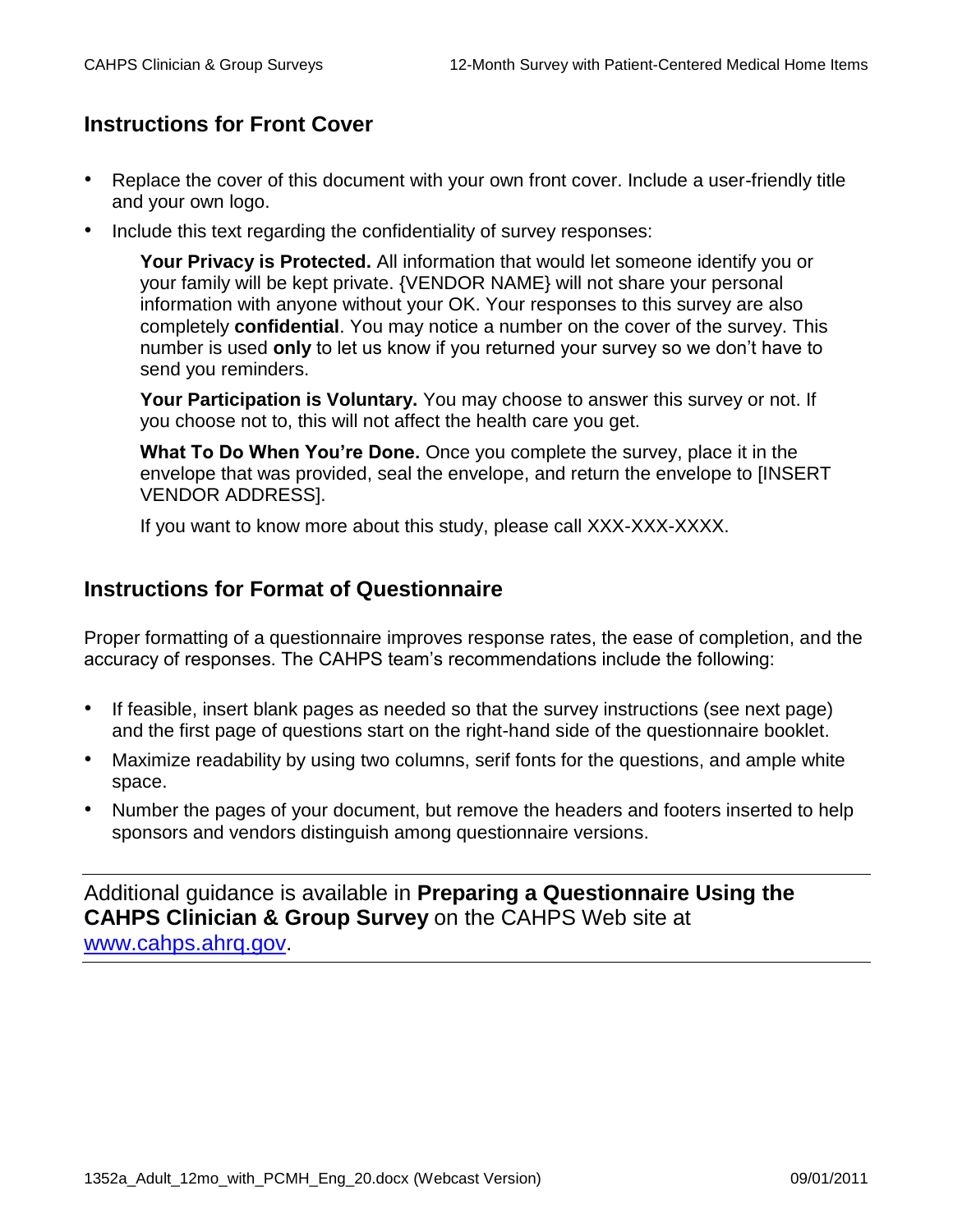#### **Survey Instructions**

Answer each question by marking the box to the left of your answer.

You are sometimes told to skip over some questions in this survey. When this happens you will see an arrow with a note that tells you what question to answer next, like this:

|           | $\overline{\boxtimes}$ Yes $\rightarrow$ If Yes, go to #1 on page 1 |
|-----------|---------------------------------------------------------------------|
| $\Box$ No |                                                                     |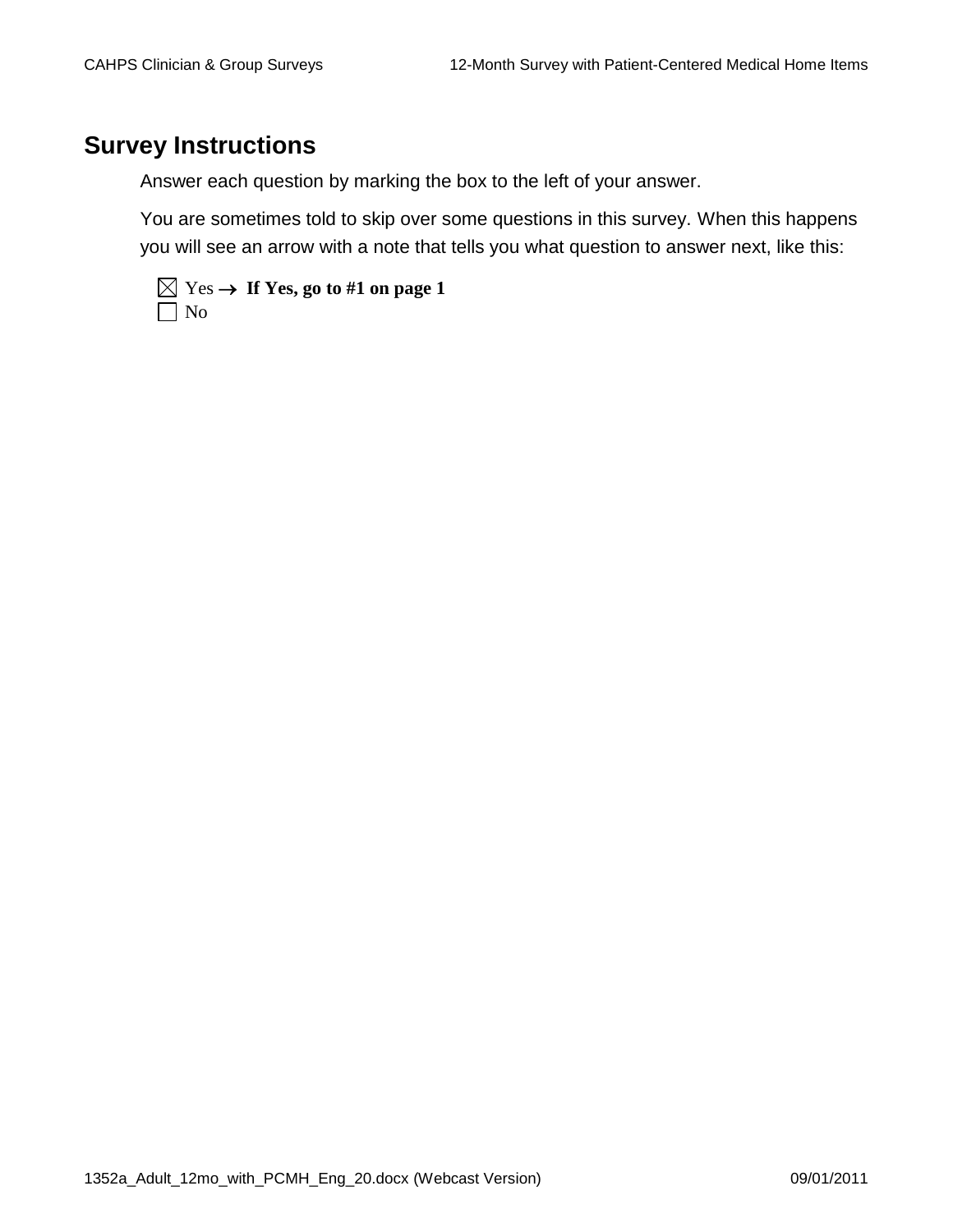#### **Your Provider**

**1.** Our records show that you got care from the provider named below in the last 12 months.

Name of provider label goes here

Is that right?

 $\Box$  Yes  $^{2}$  No  $\rightarrow$  If No, go to #44 on page 6

The questions in this survey will refer to the provider named in Question 1 as "this provider." Please think of that person as you answer the survey.

- **2.** Is this the provider you usually see if you need a check-up, want advice about a health problem, or get sick or hurt?
	- <sup>1</sup> Yes  $\Box$  No
- **3.** How long have you been going to this provider?
	- $\sqrt[1]{\hspace{1cm}}$  Less than 6 months
	- <sup>2</sup> At least 6 months but less than 1 year
	- $3$  At least 1 year but less than 3 years
	- <sup>4</sup> At least 3 years but less than 5 years
	- $5 \square$  5 years or more

#### **Your Care From This Provider in the Last 12 Months**

These questions ask about **your own** health care. Do **not** include care you got when you stayed overnight in a hospital. Do **not** include the times you went for dental care visits.

- **4.** In the last 12 months, how many times did you visit this provider to get care for yourself?
	- None  $\rightarrow$  If None, go to #44 on page 6 1 time 2 3 4  $\frac{1}{5}$  to 9 10 or more times
- **5.** In the last 12 months, did you phone this provider's office to get an appointment for an illness, injury or condition that **needed care right away**?

 $\Box$  Yes  $\sqrt[2]{\hspace{1cm}}$  No  $\rightarrow$  If No, go to #8

- **6.** In the last 12 months, when you phoned this provider's office to get an appointment for **care you needed right away**, how often did you get an appointment as soon as you needed?
	- $\sqrt[1]{\hspace{1.5cm}}$  Never  $2^2$  Sometimes  $\sqrt[3]{ }$  Usually  $\left\vert \bigcap \right.$  Always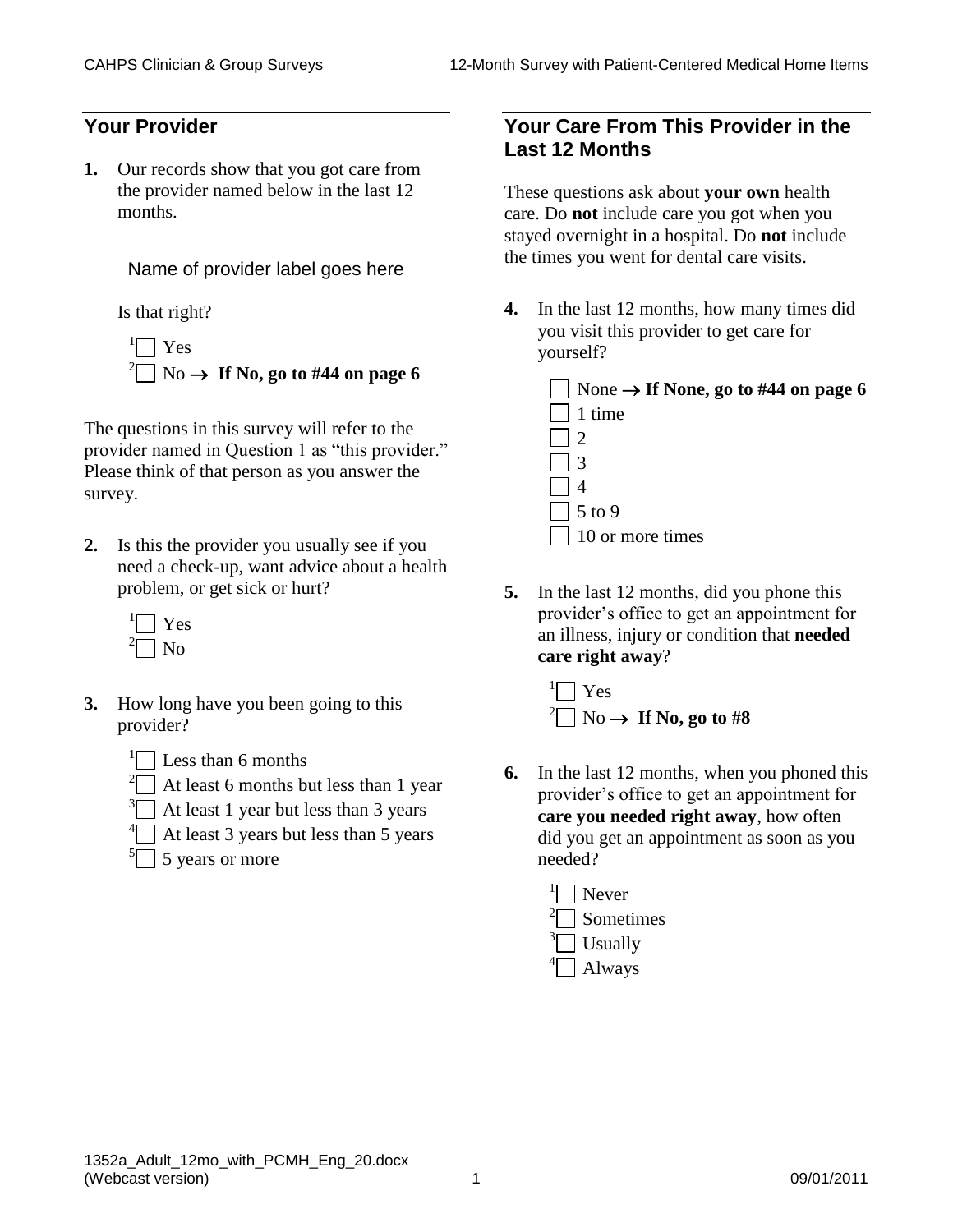**7.** In the last 12 months, how many days did you usually have to wait for an appointment when you **needed care right away?**

| Same day         |
|------------------|
| 1 day            |
| $2$ to 3 days    |
| 4 to 7 days      |
| More than 7 days |

**8.** In the last 12 months, did you make any appointments for a **check-up or routine care** with this provider?

 $\Box$  Yes  $\sqrt[2]{\hspace{1cm}}$  No  $\rightarrow$  If No, go to #10

**9.** In the last 12 months, when you made an appointment for a **check-up or routine care** with this provider, how often did you get an appointment as soon as you needed?



**10.** Did this provider's office give you information about what to do if you needed care during evenings, weekends, or holidays?

**11.** In the last 12 months, did you need care for yourself during evenings, weekends, or holidays?



**12.** In the last 12 months, how often were you able to get the care you needed from this provider's office during evenings, weekends, or holidays?



**13.** In the last 12 months, did you phone this provider's office with a medical question during regular office hours?



**14.** In the last 12 months, when you phoned this provider's office during regular office hours, how often did you get an answer to your medical question that same day?



**15.** In the last 12 months, did you phone this provider's office with a medical question **after** regular office hours?



- **16.** In the last 12 months, when you phoned this provider's office **after** regular office hours, how often did you get an answer to your medical question as soon as you needed?
	- <sup>1</sup> Never 2 Sometimes <sup>3</sup> Usually **Always**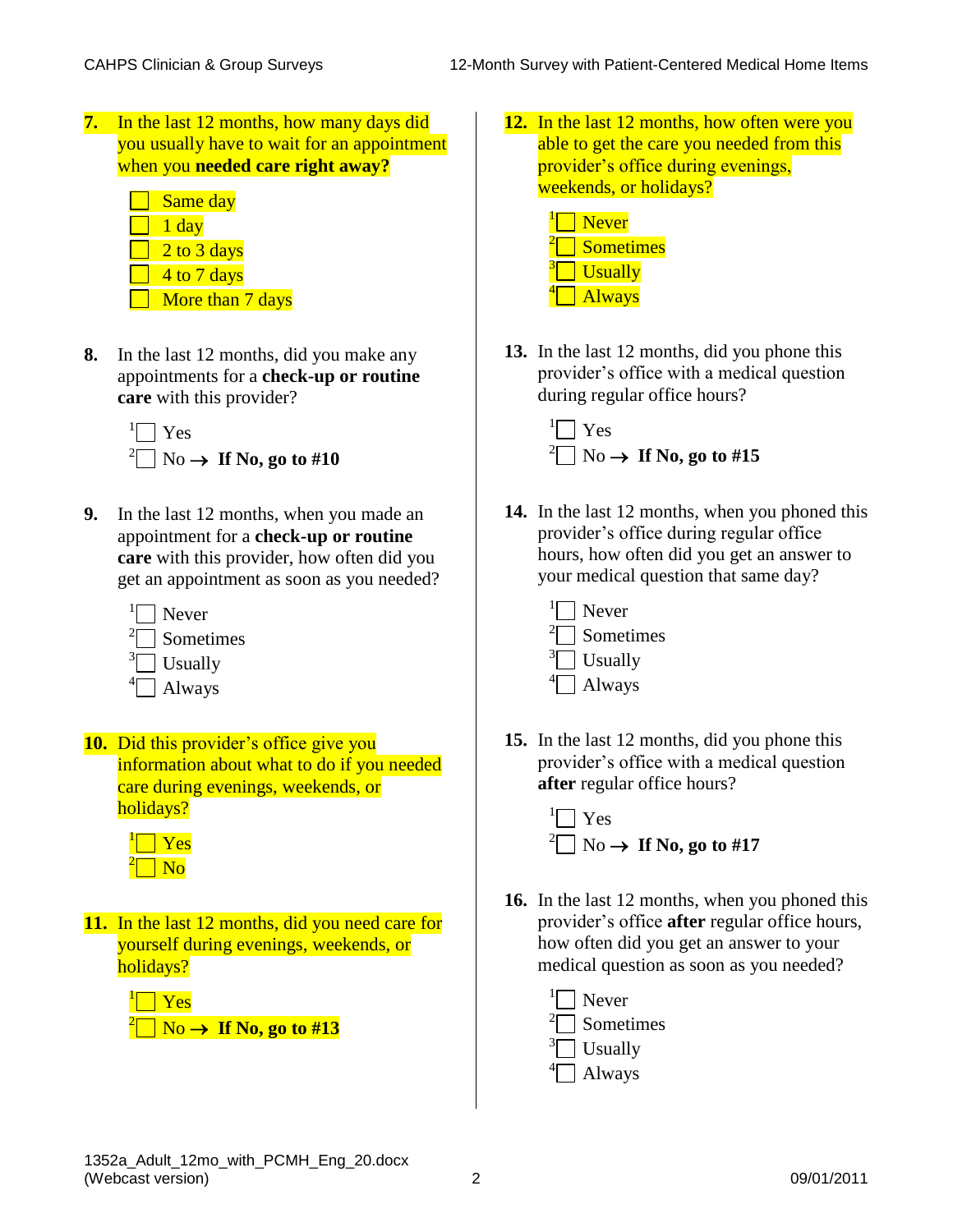**17.** Some offices remind patients between visits about tests, treatment or appointments. In the last 12 months, did you get any reminders from this provider's office between visits?



- **18.** Wait time includes time spent in the waiting room and exam room. In the last 12 months, how often did you see this provider **within 15 minutes** of your appointment time?
	- $\Box$  Never  $2\Box$  Sometimes  $\sqrt[3]{ }$  Usually  $\left\vert \Box \right\vert$  Always
- **19.** In the last 12 months, how often did this provider explain things in a way that was easy to understand?



- **20.** In the last 12 months, how often did this provider listen carefully to you?
	- $\Box$  Never
	- $2^2$  Sometimes
	- $\sqrt[3]{ }$  Usually
	- $\Box$  Always

**21.** In the last 12 months, did you talk with this provider about any health questions or concerns?



- **22.** In the last 12 months, how often did this provider give you easy to understand information about these health questions or concerns?
	- $\Box$  Never  $2^2$  Sometimes  $\sqrt[3]{ }$  Usually  $\left\vert \bigcap \right.$  Always
- **23.** In the last 12 months, how often did this provider seem to know the important information about your medical history?
	- <sup>1</sup> Never  $2^2$  Sometimes  $\int$ <sup>3</sup> $\Box$  Usually  $\left\vert \bigcap \right.$  Always
- **24.** In the last 12 months, how often did this provider show respect for what you had to say?
	- $\Box$  Never
	- $2^2$  Sometimes
	- $\sqrt[3]{ }$  Usually
	- $\left\vert \bigcap \right.$  Always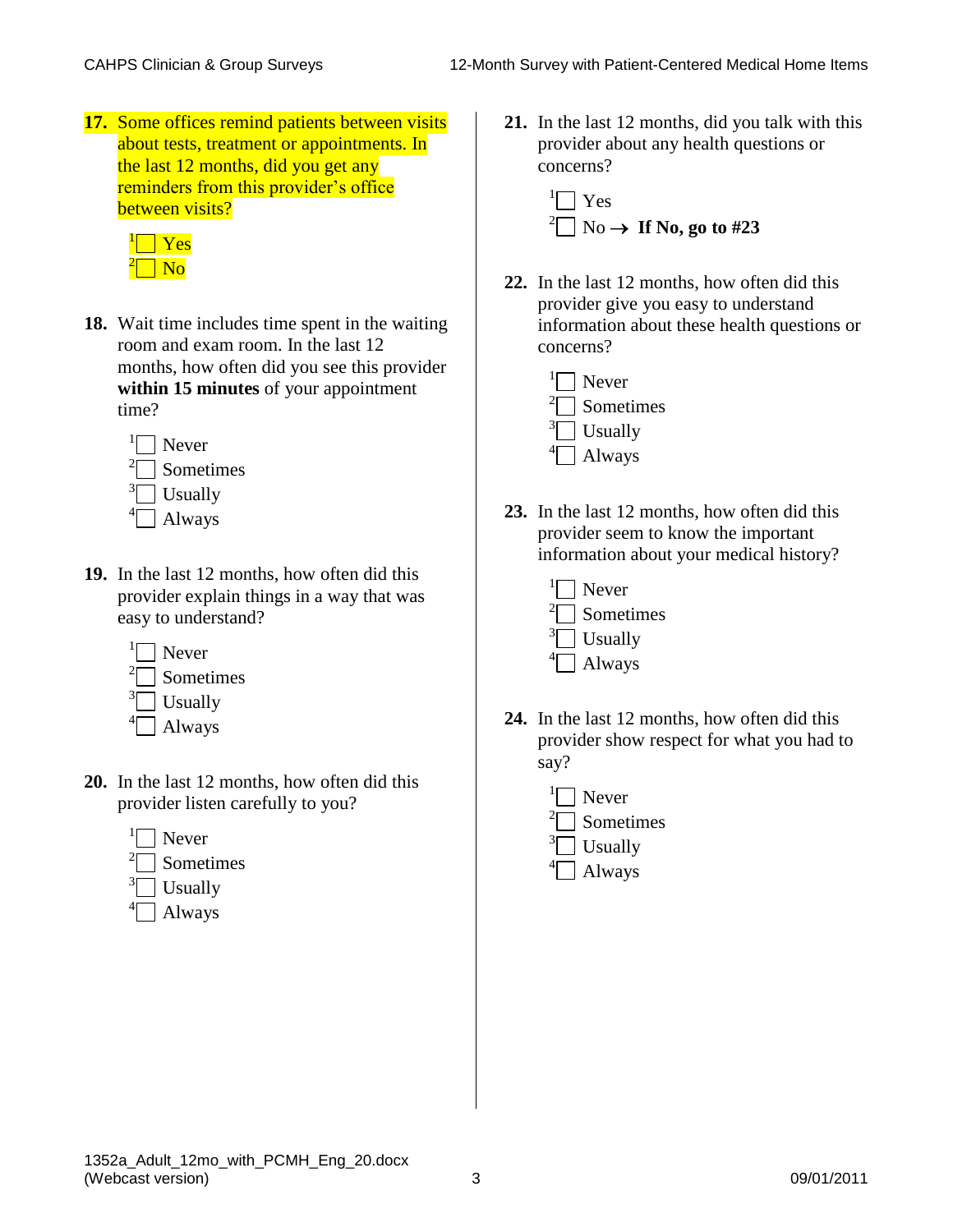**25.** In the last 12 months, how often did this provider spend enough time with you?



- **26.** In the last 12 months, did this provider order a blood test, x-ray, or other test for you?
	- $\Box$  Yes  $\sqrt[2]{\phantom{2}}$  No  $\rightarrow$  If No, go to #28
- **27.** In the last 12 months, when this provider ordered a blood test, x-ray, or other test for you, how often did someone from this provider's office follow up to give you those results?
	- <sup>1</sup> Never <sup>2</sup> Sometimes  $\frac{3}{2}$  Usually **Always**
- **28.** In the last 12 months, did you and this provider talk about starting or stopping a prescription medicine?
	- $\vert$  Yes  $\overline{\phantom{a}}$  No  $\rightarrow$  If No, go to #32
- **29.** When you talked about starting or stopping a prescription medicine, how much did this provider talk about the reasons you might want to take a medicine?

| Not at all |
|------------|
| A little   |
| Some       |
| A lot      |

- **30.** When you talked about starting or stopping a prescription medicine, how much did this provider talk about the reasons you might **not** want to take a medicine?
	- $\sqrt[1]{\hspace{1.5cm}}$  Not at all  $\Box$  A little 3  $\Box$  Some  $\overline{\phantom{a}}$  A lot
- **31.** When you talked about starting or stopping a prescription medicine, did this provider ask you what you thought was best for you?



- **32.** Using any number from 0 to 10, where 0 is the worst provider possible and 10 is the best provider possible, what number would you use to rate this provider?
	- 0 Worst provider possible
	- 1
	- 12  $\vert$  3
	- 4
	- 5
	- 6
	- 7
	- 8
		- 9
		- 10 Best provider possible
- **33.** Specialists are doctors like surgeons, heart doctors, allergy doctors, skin doctors, and other doctors who specialize in one area of health care. In the last 12 months, did you see a specialist for a particular health problem?

<sup>1</sup> Yes  $\overline{\phantom{a}}$  No  $\rightarrow$  If No, go to #35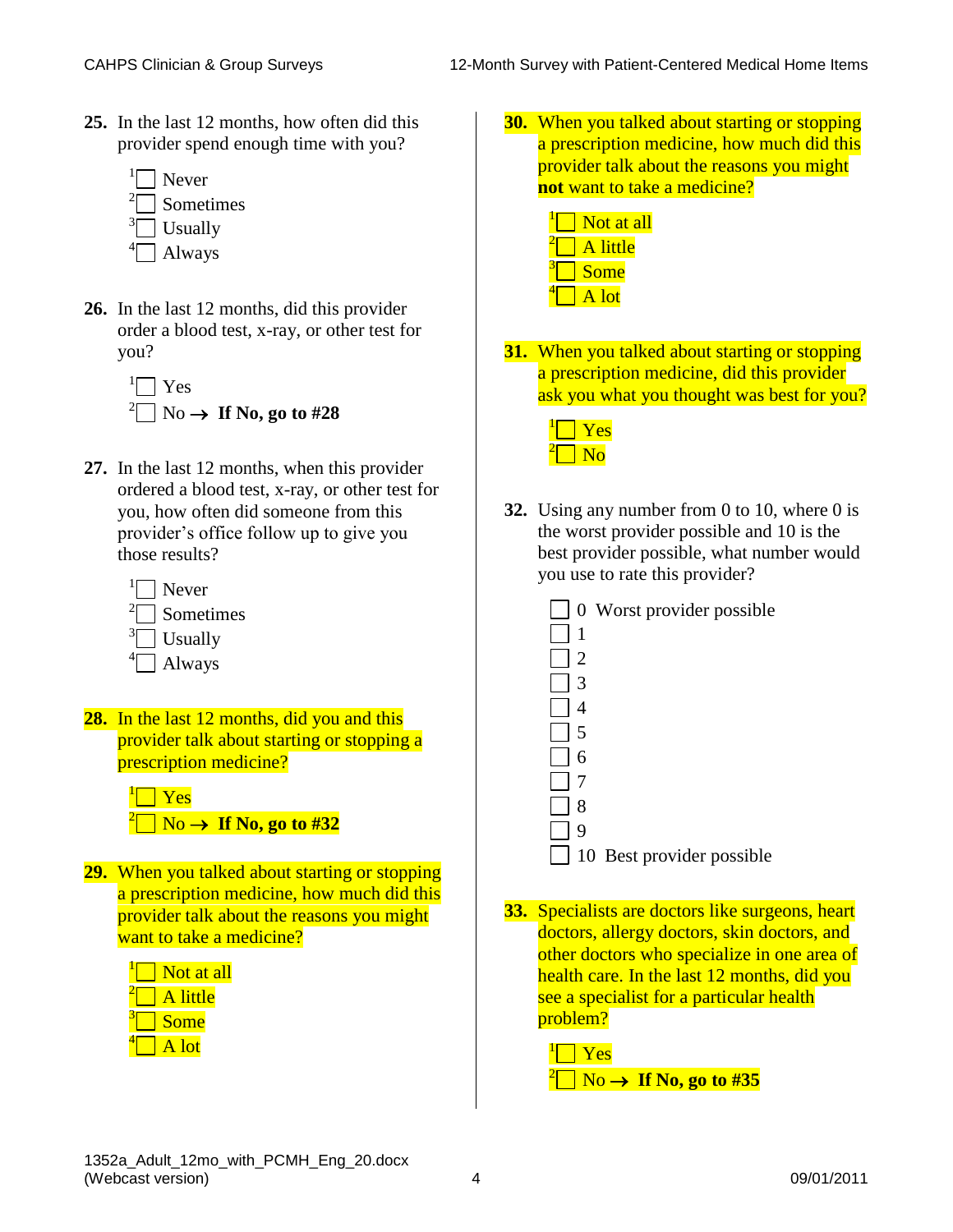- **34.** In the last 12 months, how often did the provider named in Question 1 seem informed and up-to-date about the care you got from specialists?
	- $\sqrt[1]{\hspace{1.5cm}}$  Never  $2\Box$  Sometimes  $\overline{\phantom{a}}$  Usually **Always**

Please answer these questions about the provider named in Question 1 of this survey.

**35.** In the last 12 months, did anyone in this provider's office talk with you about specific goals for your health?



**36.** In the last 12 months, did anyone in this provider's office ask you if there are things that make it hard for you to take care of your health?

**37.** In the last 12 months, did you take any prescription medicine?

| $\sqrt[1]{\bigcap \text{Yes}}$ |                                          |
|--------------------------------|------------------------------------------|
|                                | $^{2}$ No $\rightarrow$ If No, go to #39 |

**38**. In the last 12 months, did you and anyone in this provider's office talk at each visit about all the prescription medicines you were taking?

**39.** In the last 12 months, did anyone in this provider's office ask you if there was a period of time when you felt sad, empty, or depressed?



**40.** In the last 12 months, did you and anyone in this provider's office talk about things in your life that worry you or cause you stress?

**41.** In the last 12 months, did you and anyone in this provider's office talk about a personal problem, family problem, alcohol use, drug use, or a mental or emotional illness?

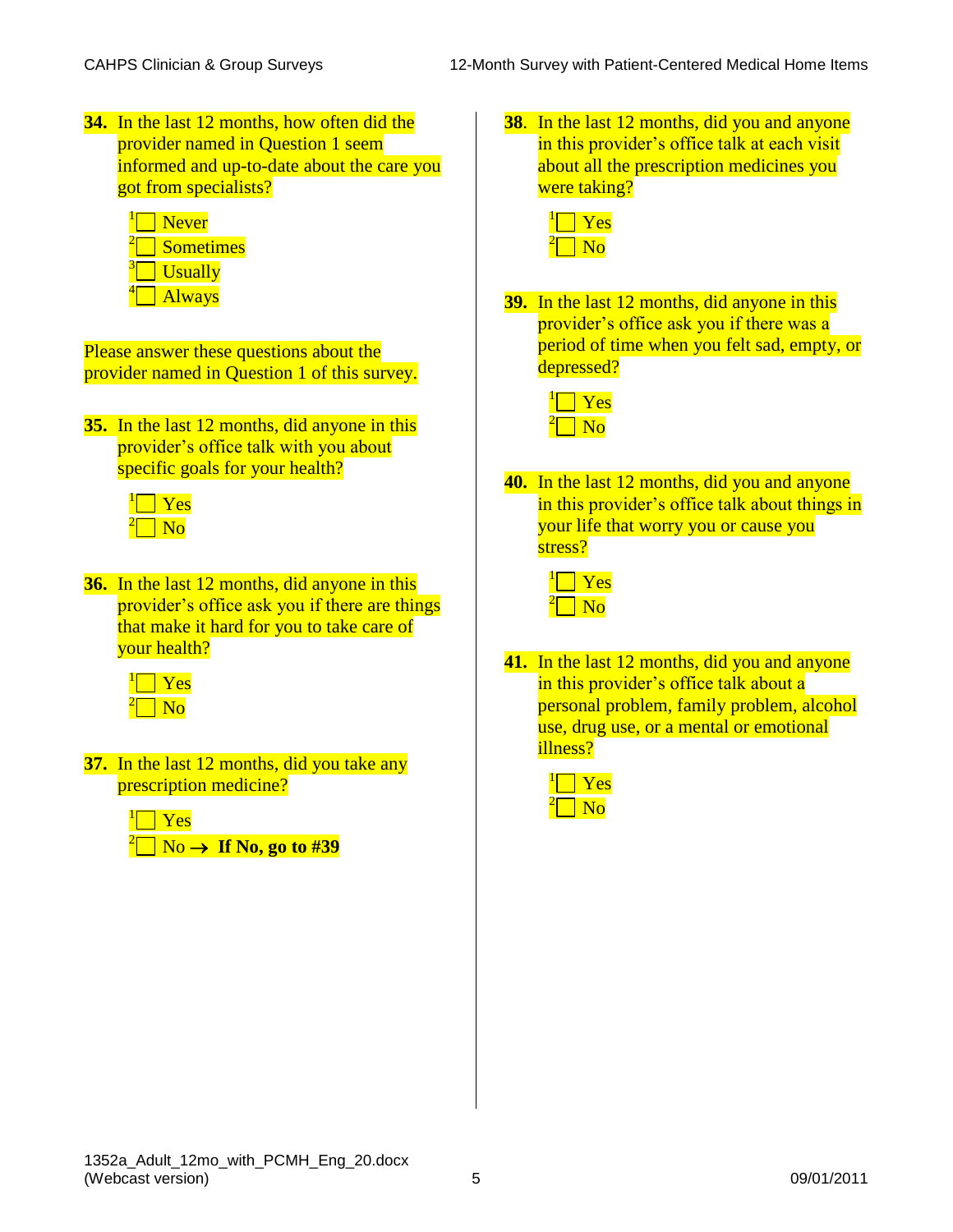#### **Clerks and Receptionists at This Provider's Office**

- **42.** In the last 12 months, how often were clerks and receptionists at this provider's office as helpful as you thought they should be?
	- $\sqrt[1]{\hspace{1.5cm}}$  Never <sup>2</sup> Sometimes  $\sqrt[3]{\phantom{a}}$  Usually  $\left\vert \right\vert$  Always
- **43.** In the last 12 months, how often did clerks and receptionists at this provider's office treat you with courtesy and respect?
	- $\sqrt[1]{\phantom{a}}$  Never
	- $2^2$  Sometimes
	- $\sqrt[3]{\phantom{a}}$  Usually
	- $\left\vert \bigcap \right.$  Always

#### **About You**

- **44.** In general, how would you rate your overall health?
	- $\sqrt[1]{\phantom{a}}$  Excellent  $\sqrt[2]{ }$  Very good  $\sqrt[3]{ }$  Good <sup>4</sup>□ Fair 5 Poor
- **45.** In general, how would you rate your overall **mental or emotional** health?
	- $\sqrt[1]{\phantom{a}}$  Excellent  $2^2$  Very good  $\sqrt[3]{\phantom{a}}$  Good <sup>4</sup>□ Fair <sup>5</sup>□ Poor
- **46.** What is your age?
	- $\sqrt{18}$  to 24 25 to 34
	- $\sqrt{35}$  to 44
	- $\sqrt{$  45 to 54
	- $\Box$  55 to 64
	- $\sqrt{5}$  to 74
	- $\sqrt{75}$  or older
- **47.** Are you male or female?
	- <sup>1</sup> Male 2 Female